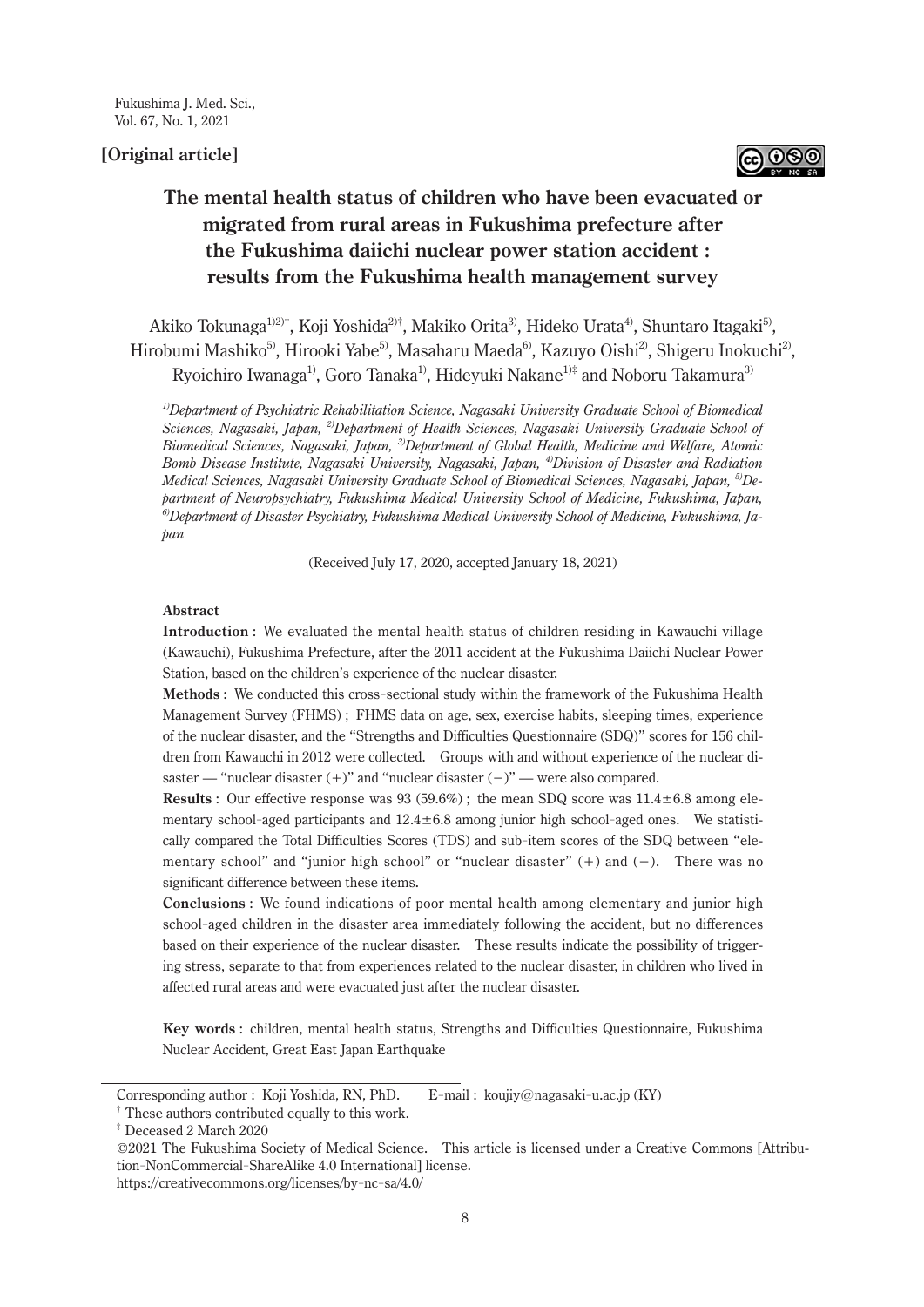# **Introduction**

On 11 March 2011, the Great East Japan Earthquake struck the east coast of Japan. This natural disaster caused immense devastation in Japan and severely damaged the Fukushima Daiichi Nuclear Power Station  $(FDNPS)^{1,2}$ , resulting in the release of large amounts of radionuclides into the environment $3^{37}$ . After the accident, the Japanese and Fukushima prefectural governments issued instructions for the immediate evacuation of areas within a 20 km radius of the FDNPS. Consequently, many residents of Fukushima Prefecture were evacuated to areas farther away from FDNPS or outside of Fukushima Prefecture due to the fear of radiation exposure2). The external and internal exposure doses just after the accident itself were estimated to be very low, but concerns were raised about the effect on residents' health following evacuation after the accident.

A report into the health impact of the Chernobyl nuclear accident, prepared 20 years after the accident by the World Health Organization (WHO), showed that mental health issues were the most serious public health problem resulting from that nuclear accident<sup>8,9)</sup>. In particular, Bromet *et al.* pointed out issues regarding the mental health status of children<sup>10)</sup>. Other studies have also reported on the mental health status and the neurobehavioral and cognitive performances of mothers with young children<sup>11,12)</sup>. Ongoing investigations continue to focus on the problem of health effects, including mental health effects, in children after the Chernobyl nuclear accident $13$ ).

The lessons learned from past nuclear disasters led to the implementation of the Fukushima Health Management Survey (FHMS) by the Fukushima prefectural government and Fukushima Medical University, to assess the health impact on residents in Fukushima Prefecture, including on their mental health $14,15$ ). The FHMS report included data on the radiation dose at the time, lifestyle-related disease, and the mental health of residents. A survey of the mental health status of Fukushima residents also indicated the same problem observed after the Chernobyl nuclear accident, so these investigations should continue in the future<sup>15,16</sup>. We reported the mental health status of children, as measured by the Strengths and Difficulties Questionnaire (SDQ), in the FHMS about one year after the nuclear accident. The proportions of those who scored above the cutoff  $(\geq 16)$  of the SDQ, reflecting a mental health status in the clinical range, were 22.0% (aged 7-12

years) and 16.3% (aged 13- 15 years), which is higher than those in the usual state  $(9.5\%)^{17}$ .

Previous studies have pointed out the problem of children's poor mental health status, but the effects of disasters on their mental health are not always consistent<sup>18-21)</sup>, and differences in mental health status relative to environmental radiation levels have not been recognized $17$ . Also, despite improvements in overall mental health<sup>22)</sup>, long-term PTSD after a nuclear disaster and mental health problems associated with evacuation and migration have been pointed out<sup>23)</sup>. Furthermore, it should be noted that previous studies have reported that the mental health status of children living in rural areas is worse than that of children in urban ar- $\text{eas}^{24,25}$ .

Other surveys conducted to date have not considered the mental health status of children living in rural areas and the relationship between an experience of a nuclear accident and the mental health of children who were evacuated following a nuclear accident. In addition, the mental health of children in Kawauchi Village (Kawauchi), which is a rural area, was not as good as that of children in other areas who had been evacuated<sup>17</sup>. Kawauchi was selected as a survey target as this data can be used for considering future support. Therefore, the aim of the present study was to evaluate the mental health status of children who lived in Kawauchi, which was a town of fewer than 3,000 people at the time of the accident.

# **Materials and methods**

#### *Study population and data collection*

Kawauchi Village, Fukushima Prefecture, is located within a 30 km radius from FDNPS. Although there was damage from the earthquake there was none from the tsunami ; however, due to the accident at the nuclear power plant, almost all residents of the village, fewer than 3,000 people, were evacuated. The radiation dose rate remained relatively low compared to other evacuation areas. On January 31, 2012, the mayor of the village declared that residents who lived at least 20 km away from FDNPS could return to their homes, because the Japanese Prime Minister had declared that the reactors had achieved a state of cold shutdown in December 2011. Kawauchi village was the first local authority whose residents returned to their hometown after the evacuation due to the accident, and the number of residents returning to the village has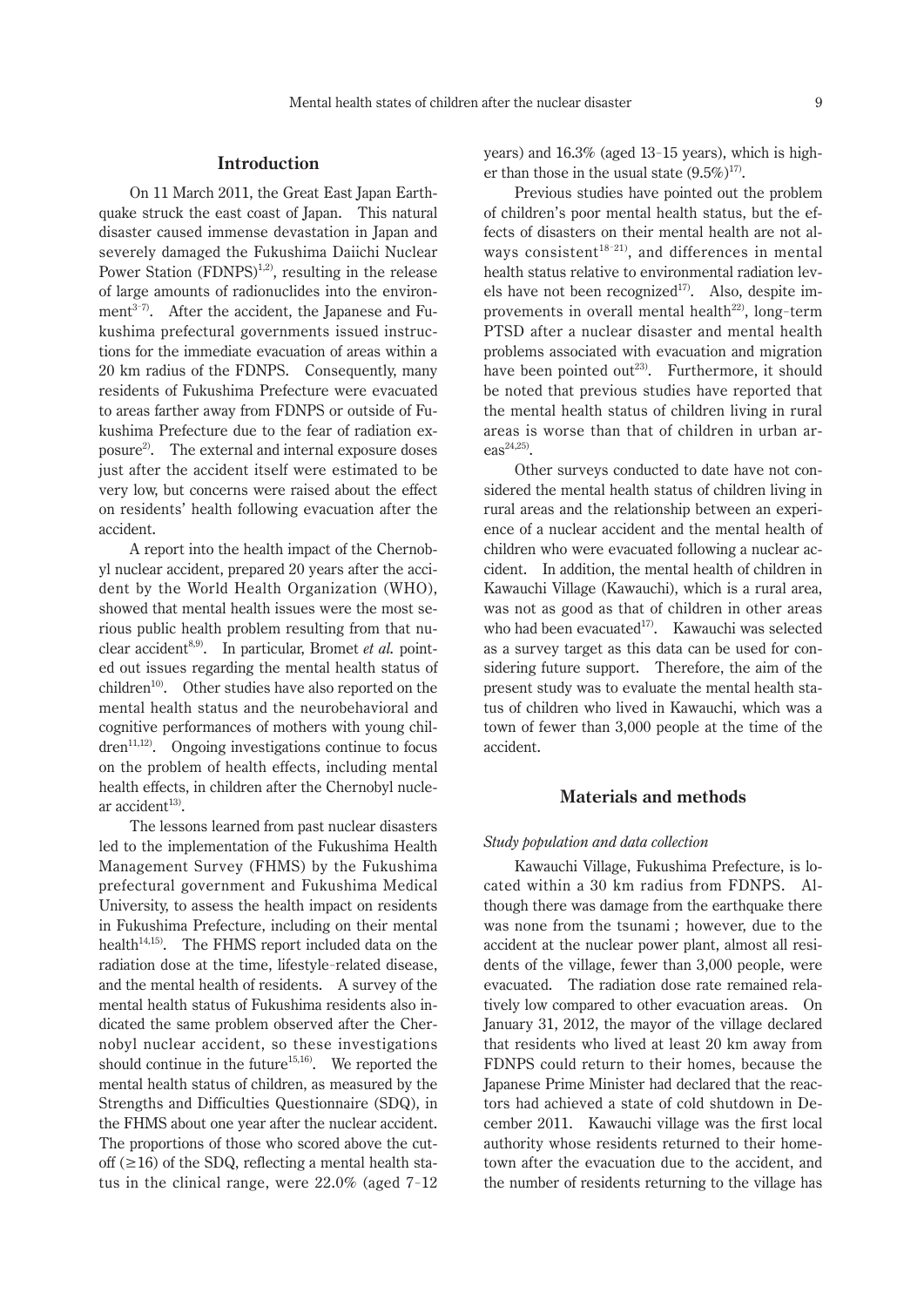gradually increased $26$ .

This cross-sectional study used data from the 2012 FHMS, which was collected between January and October 2012. The aim of the FHMS was to monitor the long-term health and daily lives of Fukushima residents and to provide them with proper care ; it was conducted via postal mail on about 200,000 residents who had been living in the evacuation area at the time of the disaster. The entire protocol of this survey is published elsewhere $^{15}$ . The surveys included a self-administered mental health questionnaire focusing on school year, gender, exercise habits (four categories ; almost every day, 2- 4 times a week, once a week, and almost never), sleep times (bedtime to wake-up time), "What did your child experience during the disaster?" (earthquake, tsunami, nuclear power plant accident, none of these), and the "Strengths and Difficulties questionnaire (SDQ)"27). We used survey data obtained from children of elementary and junior high school age (7- 12 years old and 13- 15 years old, respectively) and their parents in Kawauchi, who were included in the FHMS. In principle, the children's parents answered the questionnaire by recalling the child's circumstances at the time of the earthquake and beyond.

The mental health status of the children was assessed using the Japanese version of the SDQ scales. This Japanese version has been validated in previous reports<sup>28,29</sup>, and consists of 25 questions to the parents concerning both positive and negative behaviors of their child. One subscale evaluates prosocial behavior (social strength), and four subscales evaluate difficult behaviors (emotional symptoms, conduct problems, hyperactivity/inattention, and peer relationship problems). Each question was scored on a 3- point Likert scale from zero (none of the time) to two (all of the time). For SDQ-prosocial behavior, higher scores indicated a more positive behavior (range : 0- 10), and for SDQ-difficult behavior, higher scores indicated more problematic behavior (range :  $0-40$ ). The total score of the four subscales for SDQ-difficult behavior is shown as a Total Difficulties Score (TDS), and we used the scoring classification of the previous study to classify the need for support into three types : normal range (low), borderline range (middle), and clinical range  $(high)^{28}$ , as follows. Normal range (scores): TDS  $= 0$ -12, emotional symptoms, behavioral and peer relationship problems =  $0-3$ , hyperactivity/inatten- $\text{tion} = 0-5$ , prosocial behavior=6-10. Borderline range (scores):  $TDS = 13-15$ , emotional symptoms, behavioral and peer relationship problems  $= 4$ ,

hyperactivity/inattention  $= 6$ , prosocial behavior  $=$ 5. Clinical range (scores):  $TDS = 16-40$ , emotional symptoms, behavioral and peer relationship problems =  $5-10$ , hyperactivity/inattention =  $7-10$ , prosocial behavior  $= 0-4$ .

#### *Statistical analysis*

We compared two groups of children, elementary and junior high school-aged (7- 12 years and 13- 15 years, respectively) based on each questionnaire item. We also compared the children's mental health status by classifying the group that had experienced the nuclear accident as "nuclear disaster (+)", and the group that had not "nuclear disaster (−)." The exercise habits "almost every day," "2- 4 times a week," and "once a week" were classified as "Yes," whereas "almost never" was classified as "No." We used the chi-square test, the Mann-Whitney U test and covariance analysis to compare the data for the two areas. In this study, the dependent variable was "nuclear disaster  $(+/-)$ ," the exposure variables were "TDS," "Emotional symptoms," "Conduct problems," "Hyperactivity/ inattention," "Peer relationship problems," and "Social strength." *P* values of less than 0.05 were considered statistically significant. Statistical analysis was performed using SPSS Statistics 23.0 (IBM Japan, Tokyo, Japan).

## *Ethics statement*

This study was approved by the ethics committee of Fukushima Medical University (No. 2046) before commencement. Prior to the study, we distributed the instructions for the FHMS and other surveys to residents. We considered that residents who responded to the questionnaires had agreed to participate in the study.

# **Results**

We sent questionnaires to 156 families in Kawauchi. Of these families, 99 (63.5%) sent responses, and 93 (59.6%) answered all the questions and were included in the study analysis. The demographics of children whose families returned the surveys are presented in Table 1. The study included 65 elementary school students and 28 junior high school students. There were no differences in the gender ratios between elementary school and junior high school students  $(P=0.66)$ . There were also no differences in the exercise habits or experience of the nuclear disaster between elementary and junior high school-aged children (*P*=1.00, re-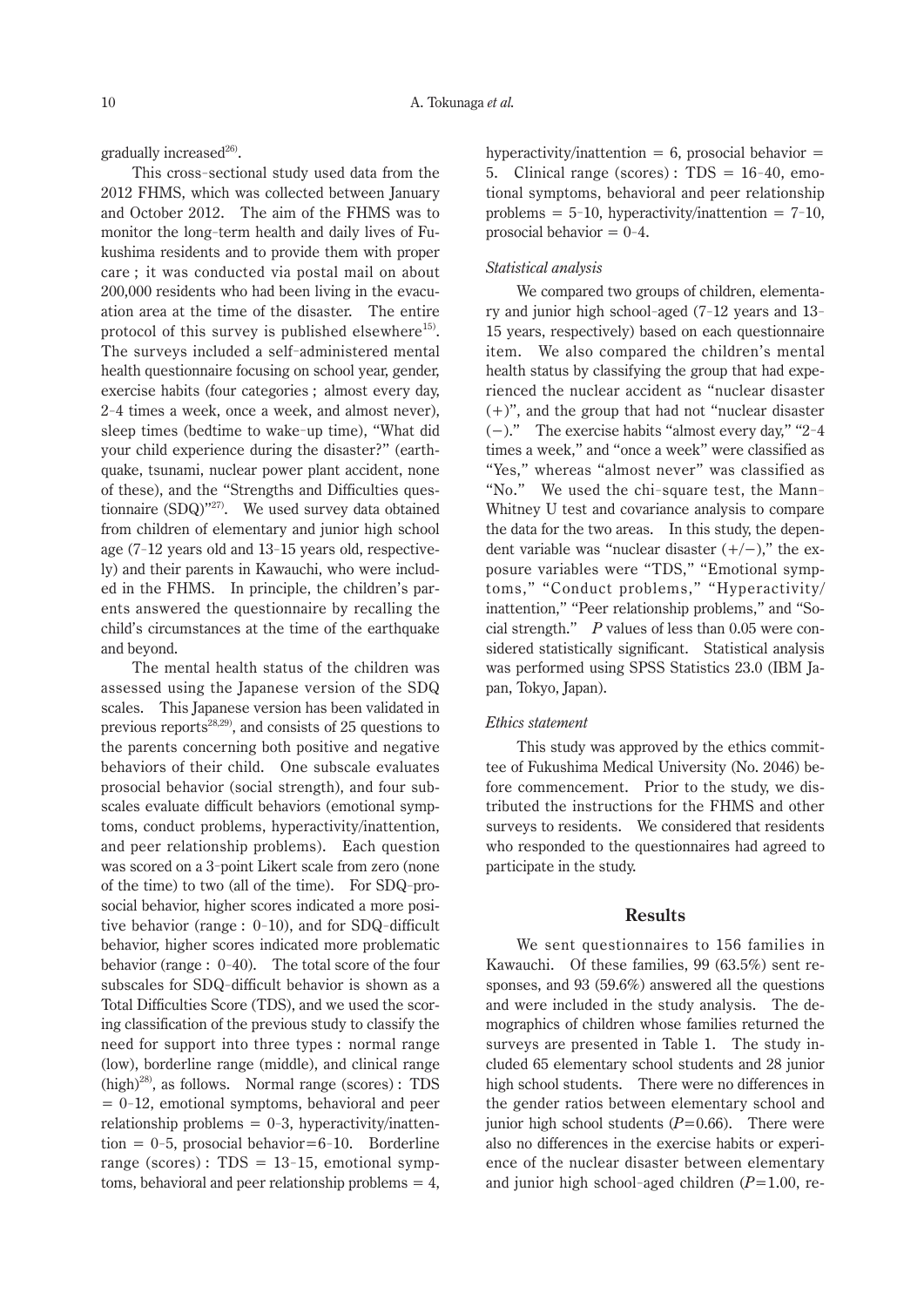|                                |               | Elementary school<br>$n = 65$ | Junior high school<br>$n=28$ | A11<br>$n = 93$  | $p^\dagger$ |  |
|--------------------------------|---------------|-------------------------------|------------------------------|------------------|-------------|--|
|                                |               | $n(\%)$                       | $n(\%)$                      | $\boldsymbol{n}$ |             |  |
| Gender                         | Boy           | $36(55.4\%)$                  | $17(60.7\%)$                 | 53               |             |  |
|                                | Girl          | 29 (44.6%)                    | 11(39.3%)                    | 40               | 0.66        |  |
| Exercise habits                | Yes           | 22 (33.8%)                    | 10(35.7%)                    | 32               |             |  |
|                                | No            | 43 (66.2%)                    | 18 (64.3%)                   | 61               | 1.00        |  |
| Sleeping time (Hour)           | $mean \pm SD$ | $8.4 \pm 0.9$                 | $7.3 \pm 1.4$                | $8.1 \pm 1.2$    | < 0.001     |  |
| Experience of nuclear disaster | Yes           | 24 (36.9%)                    | 10(35.7%)                    | 34               |             |  |
|                                | No            | 41 $(63.1\%)$                 | 18(64.3%)                    | 59               | 1.00        |  |
| SDQ score                      |               | $mean \pm SD$                 | $mean \pm SD$                | $mean \pm SD$    |             |  |
| Total difficulties score       |               | $11.4 \pm 6.8$                | $12.4 \pm 6.8$               | $11.7 \pm 6.7$   | 0.47        |  |
| Emotional symptoms             |               | $3.0 \pm 2.7$                 | $2.9 + 2.3$                  | $3.0 \pm 2.6$    | 0.98        |  |
| Conduct problems               |               | $2.6 \pm 1.9$                 | $3.3 \pm 2.1$                | $2.8 \pm 2.0$    | 0.15        |  |
| Hyperactivity/inattention      |               | $3.6 \pm 2.6$                 | $3.7 \pm 2.7$                | $3.6 \pm 2.6$    | 0.98        |  |
| Peer relationship problems     |               | $2.2 \pm 2.2$                 | $2.6 \pm 1.7$                | $2.3 \pm 2.1$    | 0.20        |  |
| Prosocial behavior             |               | $5.5 \pm 2.0$                 | $5.4 \pm 1.7$                | $5.5 \pm 1.9$    | 0.71        |  |

Table 1. Comparison of gender, lifestyle, experience of nuclear disaster, and the SDQ score between elementary and junior high school students.

SDQ ; Strengths and difficulties questionnaire

† ; Chi-square test and the Mann-Whitney U test

|                            |                  | Elementary school<br>$n = 65$ |                |      | Junior high school<br>$n=28$ |                |      | $p^{\dagger}$ |
|----------------------------|------------------|-------------------------------|----------------|------|------------------------------|----------------|------|---------------|
|                            |                  | low                           | middle         | high | low                          | middle         | high |               |
| Total difficulties score   | $\boldsymbol{n}$ | 41                            | 10             | 14   | 15                           | 3              | 10   |               |
|                            | $\frac{0}{0}$    | 63.1                          | 15.4           | 21.5 | 53.6                         | 10.7           | 35.7 | 0.35          |
| Emotional symptoms         | $\boldsymbol{n}$ | 40                            | 9              | 16   | 19                           | 3              | 6    |               |
|                            | $\frac{0}{0}$    | 61.5                          | 13.9           | 24.6 | 67.9                         | 10.7           | 21.4 | 0.84          |
| Conduct problems           | $\boldsymbol{n}$ | 47                            | 7              | 11   | 16                           | 5              | 7    | 0.35          |
|                            | $\frac{0}{0}$    | 72.3                          | 10.8           | 16.9 | 57.1                         | 17.9           | 25.0 |               |
| Hyperactivity/inattention  | $\boldsymbol{n}$ | 49                            | $\overline{4}$ | 12   | 19                           | $\overline{4}$ | 5    | 0.44          |
|                            | $\frac{0}{0}$    | 75.4                          | 6.1            | 18.5 | 67.8                         | 14.3           | 17.9 |               |
| Peer relationship problems | $\boldsymbol{n}$ | 48                            | 8              | 9    | 20                           | 3              | 5    |               |
|                            | $\frac{0}{0}$    | 73.8                          | 12.3           | 13.8 | 71.4                         | 10.7           | 17.9 | 0.88          |
| Social strength            | $\boldsymbol{n}$ | 31                            | 20             | 14   | 11                           | 14             | 3    | 0.17          |
|                            | $\frac{0}{0}$    | 47.7                          | 30.8           | 21.5 | 39.3                         | 50.0           | 10.7 |               |

Table 2. Classification of the need for support in elementary and junior high school students.

† ; Chi-square test

spectively). Furthermore, there was no significant difference in the sub-items and SDQ scores between the elementary and junior high school-aged children.

Table 2 shows the need for support in elementary school and junior high school students, as calculated from the SDQ. Their TDS showed no significant differences in their need for assistance, based on differences among all elementary and junior high school-aged children  $(P=0.35)$ . Similarly, for other items, there was no significant difference in the need

for assistance based on differences among the elementary and junior high school-aged children.

Table 3 shows a comparison of lifestyle and SDQ score results for children based on differences in their experience of the nuclear disaster. There was no significant difference in the presence or absence of exercise or the average sleep time due to the difference in experience  $(P=0.07 \text{ and } P=0.90,$ respectively). The SDQ results also showed no significant difference in each item.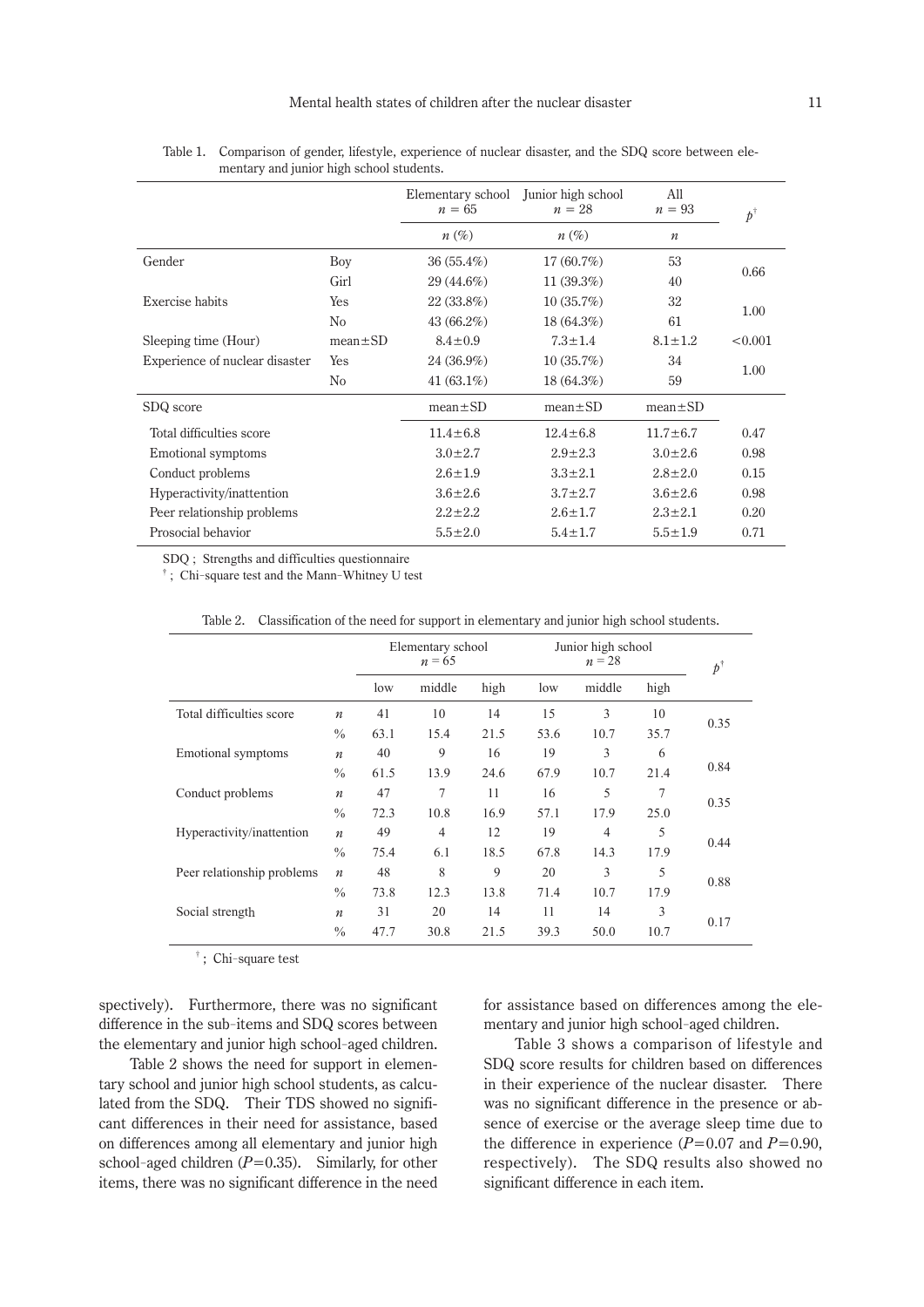|                            |                | Nuclear disaster $(+)$<br>$n = 34$ | Nuclear disaster $(-)$<br>$n = 59$ | $p^{\dagger}$ |  |
|----------------------------|----------------|------------------------------------|------------------------------------|---------------|--|
|                            |                | $n(\%)$                            | $n(\%)$                            |               |  |
| Gender                     | Boy            | 36(55.4%)                          | 17(60.7%)                          |               |  |
|                            | Girl           | 29 (44.6%)                         | 11(39.3%)                          | 0.52          |  |
| Age                        | $mean \pm SD$  | $11.0 \pm 2.3$                     | $10.6 \pm 2.4$                     | 0.34          |  |
| Exercise habits            | <b>Yes</b>     | 16(47.1%)                          | 16(27.1%)                          |               |  |
|                            | N <sub>0</sub> | $18(52.9\%)$                       | 43 (72.9%)                         | 0.07          |  |
| Sleeping time (Hour)       | $mean \pm SD$  | $8.1 \pm 1.1$                      | $8.1 \pm 1.3$                      | 0.90          |  |
| SDQ score                  |                |                                    |                                    |               |  |
| Total difficulties score   | $mean \pm SD$  | $10.9 \pm 6.7$                     | $12.2 \pm 6.8$                     | 0.31          |  |
| Emotional symptoms         | $mean \pm SD$  | $2.8 \pm 2.8$                      | $3.1 \pm 2.5$                      | 0.42          |  |
| Conduct problems           | $mean \pm SD$  | $2.4 \pm 1.7$                      | $3.0 \pm 2.2$                      | 0.37          |  |
| Hyperactivity/inattention  | $mean \pm SD$  | $3.1 \pm 2.6$                      | $3.9 \pm 2.6$                      | 0.19          |  |
| Peer relationship problems | $mean \pm SD$  | $2.5 \pm 1.9$                      | $2.2 \pm 2.1$                      | 0.32          |  |
| Prosocial behavior         | $mean \pm SD$  | $5.7 \pm 1.8$                      | $5.3 \pm 2.0$                      | 0.34          |  |

Table 3. Comparison of gender, age, lifestyle and SDQ score due to differences in experience of nuclear disasters.

SDQ ; Strengths and difficulties questionnaire

† ; Chi-square test and the Mann-Whitney U test

| Table 4. Classification of the need for support due to differences in experience of nuclear disasters. |  |  |  |  |
|--------------------------------------------------------------------------------------------------------|--|--|--|--|
|                                                                                                        |  |  |  |  |

|                            |                  | Nuclear disaster $(+)$<br>$n = 34$ |                |      | Nuclear disaster $(-)$ | $p^{\dagger}$  |      |      |
|----------------------------|------------------|------------------------------------|----------------|------|------------------------|----------------|------|------|
|                            |                  | low                                | middle         | high | low                    | middle         | high |      |
| Total difficulties score   | $\boldsymbol{n}$ | 22                                 | 4              | 8    | 34                     | 9              | 16   |      |
|                            | $\frac{0}{0}$    | 64.7                               | 11.8           | 23.5 | 57.6                   | 15.3           | 27.1 | 0.79 |
| Emotional symptoms         | $\boldsymbol{n}$ | 22                                 | 6              | 6    | 37                     | 6              | 16   |      |
|                            | $\frac{0}{0}$    | 64.7                               | 17.6           | 17.6 | 62.7                   | 10.2           | 27.1 | 0.41 |
| Conduct problems           | $\boldsymbol{n}$ | 24                                 | 5              | 5    | 39                     | $\overline{7}$ | 13   |      |
|                            | $\frac{0}{0}$    | 70.6                               | 14.7           | 14.7 | 66.1                   | 11.9           | 22.0 | 0.67 |
| Hyperactivity/inattention  | $\boldsymbol{n}$ | 28                                 | $\theta$       | 6    | 40                     | 8              | 11   |      |
|                            | $\frac{0}{0}$    | 82.4                               | $\overline{0}$ | 17.6 | 67.8                   | 13.6           | 18.6 | 0.07 |
| Peer relationship problems | $\boldsymbol{n}$ | 23                                 | 6              | 5    | 45                     | 5              | 9    | 0.42 |
|                            | $\frac{0}{0}$    | 67.6                               | 17.6           | 14.7 | 76.3                   | 8.5            | 15.2 |      |
| Social strength            | $\boldsymbol{n}$ | 17                                 | 11             | 6    | 25                     | 23             | 11   |      |
|                            | $\frac{0}{0}$    | 50.0                               | 32.4           | 17.6 | 42.4                   | 39.0           | 18.6 | 0.76 |

† ; Chi-square test

Table 4 shows the need to support children due to their different experience of the nuclear disaster, as calculated with the SDQ. Their TDS showed no significant differences due to a difference in experience  $(P=0.79)$ . Similarly, for other items, there were no significant differences in the need for assistance based on the different experience of the nuclear disaster.

# **Discussion**

This mental health survey, conducted in Kawau-

chi within the framework of the FHMS ten months after the nuclear disaster, had the objective of providing adequate mental health care and lifestyle support for evacuees<sup>14,15</sup>. In addition, this study was analyzed to assist with problems related to the evacuation and migration of children living in the countryside at the time of the accident.

SDQ was employed in this survey to estimate the mental health states of the children. The results of the SDQ study, conducted within the FHMS framework during the same period as this study<sup>15,17)</sup>, indicated ratios of children in elementary and junior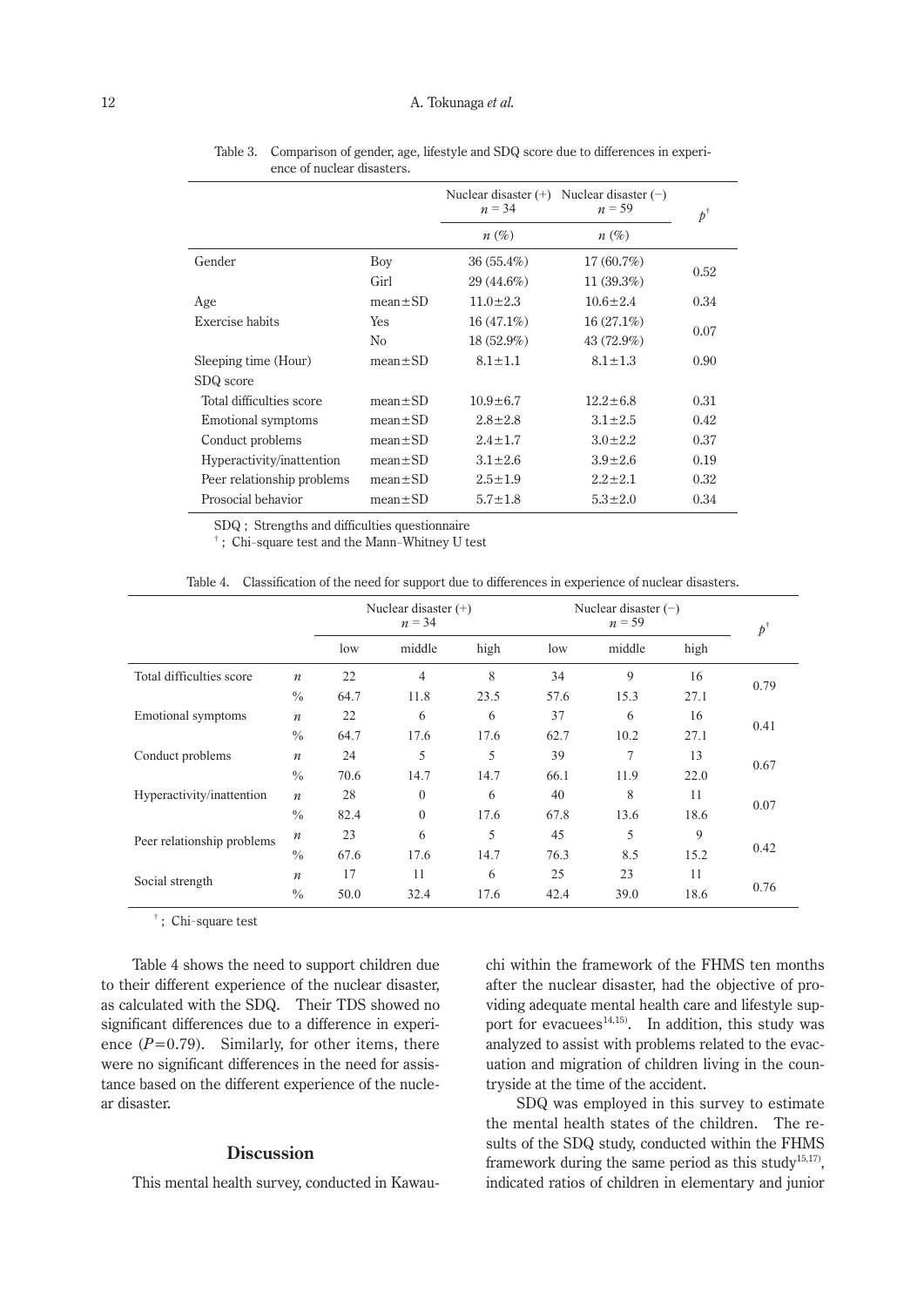high school who scored above the cut-off points of 22.0% and 16.2%, respectively. These ratios are substantially higher than reported previously (9.5%) for the usual condition<sup>28)</sup>. Kawauchi is located relatively far from the surveyed towns and villages. It was damaged by the earthquake, but not by the tsunami, because of its inland location. Due to the accident at the nuclear power plant, almost all residents who lived in the village, fewer than 3,000 people, were evacuated. The radiation dose rate remained relatively low compared to other evacuation areas. By contrast, the proportions of those who scored above the cutoff  $(\geq 16)$  of the SDQ were 23.5% (aged 7-12 years) and 33.3% (aged 13-15 years), were relatively higher than that of other areas in FHMS<sup>17)</sup>.

Overall, more than half the children of Kawauchi had no regular exercise habits, and the average sleep time was about 8 hours. Itagaki *et al.* suggested that a lack of regular exercise and the shortening of sleep time among Fukushima's children may lead to the further deterioration of their mental health $31,32$ . Also, a short sleep duration was reported in children who experienced the earthquake disaster, and a relationship was noted between short sleep duration and increased traumatic symptoms<sup>18,33)</sup>. In this way, the lack of exercise and shortening of sleep time need attention, not only in terms of their physical effects on children, but also the mental effects. Furthermore, Chen *et al.* suggested that children living in rural areas and rural-to-urban migrant children had poorer mental health than children in urban areas $^{24}$ . Several other studies have reported that indicators of social disadvantage (single-parent families, parents who are unemployed or have low incomes) are associated with poor mental health in children<sup>34-36</sup>. This finding appears to have arisen due to the experience of a major disaster and evacuation during adolescence, however it should be carefully evaluated in terms of socioeconomic factors, including region (rural or urban, etc.) and for migrant children, factors including time course and parental income.

There are several reports related to the mental health states of children after the Great East Japan Earthquake. A comparative survey of SDQ in children in other areas who experienced the same disaster indicated that the experiences of loss in children who had been displaced due to the tsunami was related to their higher SDQ scores<sup>19)</sup>. Fujiwara et al. found that more than 90% of the children who experienced the Great East Japan Earthquake are undergoing trauma, and according to the clinical zone for the Child Behavior Checklist (CBCL), 27.7% are showing introverted problem behaviors, 21.2% are showing diplomatic problem behaviors, and 25.9% are showing overall behavioral problems<sup>20)</sup>. In another post-disaster report, McLaughlin *et al.* investigated emotional disturbance in children from 4 to 16 years old after hurricane damage ; they reported that the proportion of children with emotional disorders decreased with the passage of time, but remained at a higher rate than normal $37$ . These results suggest the need to identify the problems present in the children from the disaster area, to increase sensitivity to children's mental health status, and to provide them with appropriate support. Although the children of Kawauchi village are expected to improve overall as time goes on, our opinion is that continued support is necessary, including support tailored to dealing with the effects of long-term trauma following a disaster.

In this study, we found no differences in mental health status related to experience of the nuclear accident. Since the SDQ actually captured the views of the children from their parents' perspective, it may have affected the SDQ outcomes, as it is not a direct reflection of the children's self-reported mental health. The children's mental health may also be affected by their parents' mental health status $^{23,29}$ , so the results of other surveys conducted during the same period as this study may have also been influenced by their parents' mental health status $30$ . On the other hand, a longitudinal study by Oe *et al.* suggested a link between the experience of nuclear disasters and the emotional symptoms noted in the SDQ. Therefore, when assessing a child's mental health, it is also necessary to consider whether the child experienced the nuclear disaster<sup>38</sup>.

Although there were no differences in the mental health status of children due to the experience of the nuclear disaster, there is no doubt that the effects of radiation exposure and related anxiety should be taken into consideration when thinking about the situation of the affected areas in Fukushima Prefecture. The FHMS estimates of the external radiation doses to residents living in Fukushima Prefecture during the accident were based on their behaviors during the four subsequent months $^{14}$ . The doses were evaluated as less than 5 mSv in 99.8% of all respondents ; for residents of Kawauchi, it was less than 1 mSv in 72%, and less than 2 mSv in 99%39). Nonetheless, radiation exposure to children causes anxiety among their parents $40$ . Since the accident, risk communication is ongoing in Fukushima and will continue to be needed for every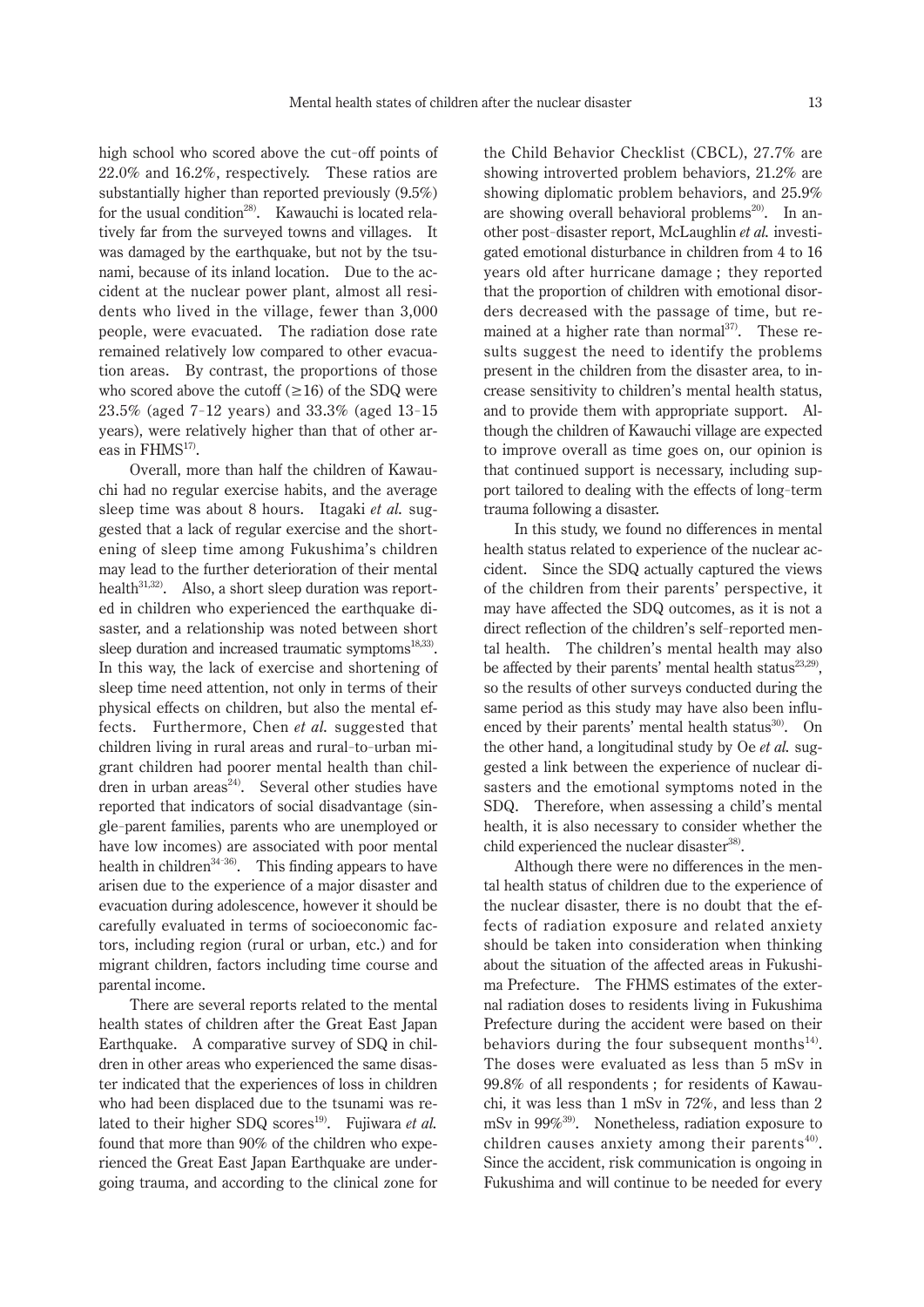generation in order to avoid misunderstandings about radiation exposure and its health effects $41$ .

The present study has several limitations. First, the study was only conducted in Kawauchi, in the disaster area, and it is a cross-sectional study completed one year after the earthquake. For these reasons, the number of subjects is small and the generalizability of the results is limited. Second, because the FHMS SDQ results show recovery to the control level over time<sup>22)</sup>, interpretation is limited when assessing acute psychological responses. Furthermore, since the definition of the experience of the nuclear accident is ambiguous, and the range of experiences is wide, the answers will vary depending on the perceptions of the research subjects. The SDQ and experience of disasters are also an evaluation of the children based on their parents' perceptions, so it does not directly reflect the mental health of the children themselves. We must also keep in mind that some differences emerge based on the assessors themselves<sup>29)</sup>. Nevertheless, the SDQ is considered highly reliable because it is an evaluation by guardians who live in close contact with the children, and is a meaningful way of assessing such factors and their impact on mental health. Thirdly, the lack of survey items regarding socio-economic factors and living conditions in rural areas, and the fact that they are not compared with urban areas, is another limitation of this survey. Another factor to bear in mind is the suitability of the SDQ cut-off, which has been reported for Japanese subjects, but is not a world standard. With these possible limitations, further study is needed to understand the situation of the affected area, the regional lifestyle circumstances, and how quickly children can return to their original lives.

#### **Conclusions**

In this study, we investigated the mental health states of children who were evacuated from rural areas following the Fukushima nuclear accident. We found indications of poor mental health among elementary and junior high school-aged children in the disaster area immediately following the accident, but no differences based on their experience of the nuclear disaster. These results suggest harmful effects on the development of the affected children. Our findings indicate a need to provide those children who experienced evacuation, especially migrant children and children returning to rural areas, with continuous mental health support to facilitate the recovery of Fukushima.

# **Acknowledgments**

This survey was conducted as a part of Fukushima Prefecture's post-disaster recovery plans and was supported by the national "Health Fund for Children and Adults affected by the Nuclear Incident." We also thank the Nagasaki University team for supporting this research.

## **Study funding**

This survey was supported by the Ministry of the Environment. The funders had no role in study design, data collection and analysis, decision to publish, or preparation of the manuscript.

## **Disclosure**

The author(s) declared no potential conflicts of interest with respect to the research, authorship, and/or publication of this article.

#### **References**

- 1. United Nations Scientific Committee on the Effects of Atomic Radiation (UNSCEAR). 2013. Sources, effects and risks of ionizing radiation. Report to the General Assembly, Scientific Annex A : Levels and effects of radiation exposure due to the nuclear accident after the 2011 Great East-Japan Earthquake and Tsunami, Volume I. Available from : http://www.unscear.org/docs/reports/2013/ 13- 85418\_Report\_2013\_Annex\_A.pdf (accessed 8 May 2020).
- 2. International Atomic Energy Agency. 2015. The Fukushima Daiichi accident Technical Volume 4. Radiological Consequences. Vienna : International Atomic Energy Agency (IAEA). 1- 250.
- 3. Nagataki S, Takamura N, Kamiya K, *et al.* Measurements of individual radiation doses in residents living around the Fukushima Nuclear Power Plant. Rad Res, **2180** : 439- 447, 2013. DOI : 10.1667/ RR13351.1.
- 4. Nagataki S, Takamura N. A review of the Fukushima nuclear reactor accident : radiation effects on the thyroid and strategies for prevention. Curr Opin Endocrinol Diabetes Obes, **21** : 384-393, 2014. DOI : 10.1097/MED.0000000000000098.
- 5. Endo S, Kimura S, Takatsuji T, *et al.* Measurement of soil contamination by radionuclides due to the Fukushima Dai-ichi Nuclear Power Plant accident and associated estimated cumulative external dose estimation. J Environ Radioact, **111** : 18- 27, 2012. DOI : 10.1016/j.jenvrad.2011.11.006.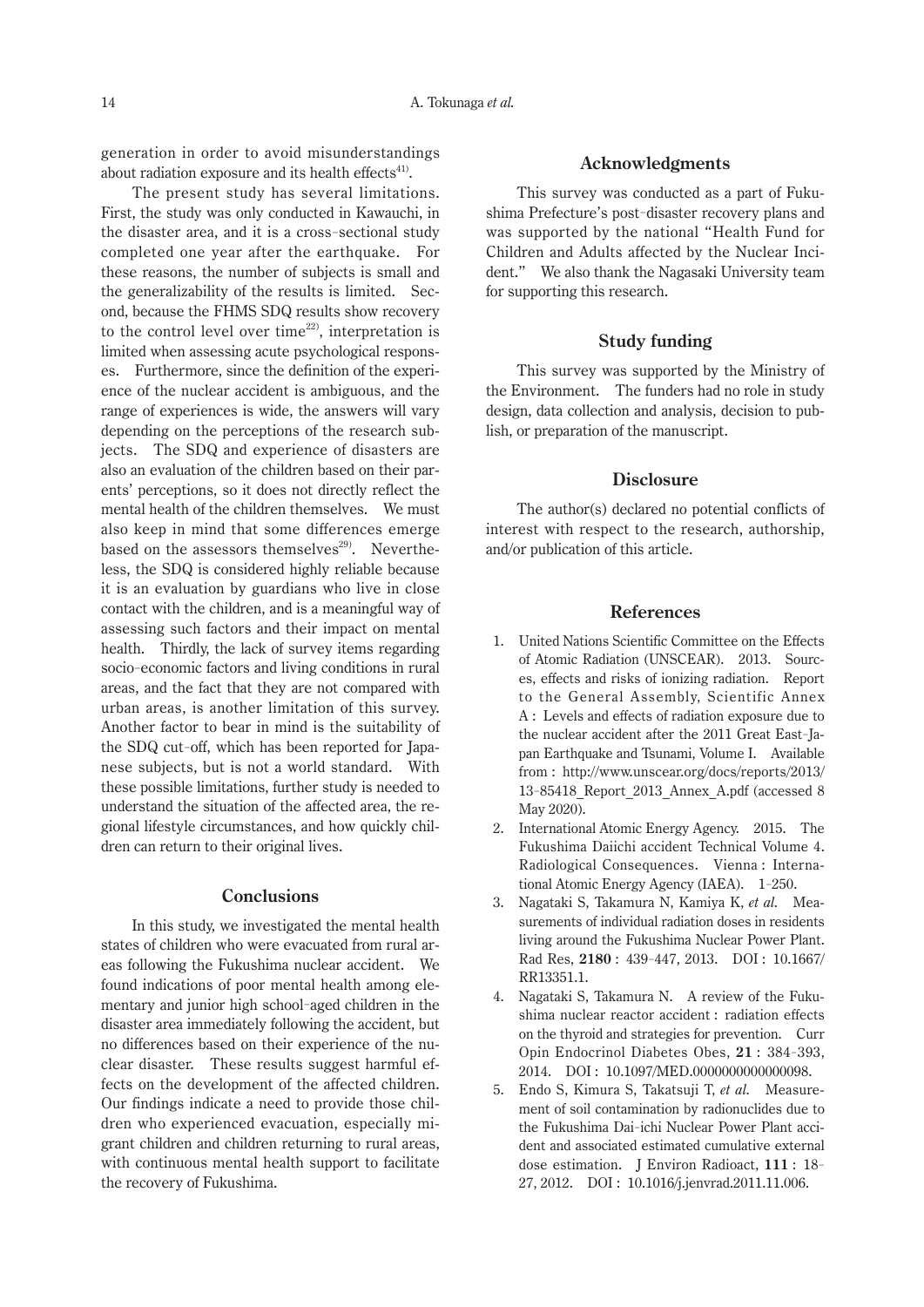- 6. Zheng J, Tagami K, Watanabe Y, *et al.* Isotopic evidence of plutonium release into the environment from the Fukushima DNPP accident. Sci Rep, **2** : 304, 2012. DOI : 10.1038/srep00304.
- 7. Katata G, Terada H, Nagai H, *et al.* Numerical reconstruction of high dose rate zones due to the Fukushima Dai-ichi Nuclear Power Plant accident. J Environ Radioact, **111** : 2-12, 2012. DOI : 10.1016/j.jenvrad.2011.09.011.
- 8. WHO (World Health Organization) 2005b. Chernobyl : The true scale of the accident ; 20 Years Later a UN Report Provides Definitive Answers and Ways to Repair Lives. Available from : http://www.who.int/mediacentre/news/releases/ 2005/pr38/en/ (accessed 8 May 2020).
- 9. WHO (World Health Organization). Health effects of the Chernobyl Accident and Special Health Care Programmes. Geneva : WHO 2006. Available from : http://www.who.int/ionizing\_radiation/ chernobyl/who\_chernobyl\_report\_2006.pdf#searc h='15.+WHO+%28World+Health+Organization %29.+Health+effects+of+the+Chernobyl+Acci dent+and+Special+Health+Car'.pdf (accessed 8 May 2020).
- 10. Bromet EJ, Guey LT, Taormina DP, *et al.* Growing up in the shadow of Chernobyl : adolescents' risk perceptions and mental health. Soc Psychiatry Psychiatr Epidemiol, **46** : 393- 402, 2011. DOI : 10.1007/s00127- 010- 0203- 5.
- 11. Havenaar JM, Rumyantzeva GM, van den Brink W, *et al.* Long-term mental health effects of the Chernobyl disaster : an epidemiologic survey in two former Soviet regions. Am J Psychiatry, **154** : 1605- 1607, 1997. DOI : 10.1176/ajp.154.11.1605.
- 12. Bar Joseph N, Reisfeld D, Tirosh E, *et al.* Neurobehavioral and cognitive performance in children exposed to low-dose radiation in the Chernobyl accident : the Israeli Chernobyl Health Effects Study. Am J Epidemiol, **160** : 453-459, 2004. DOI : 10.1093/aje/kwh231.
- 13. Bromet EJ, Havenaar JM, Guey LT. A 25 year retrospective review of the psychological consequences of the Chernobyl accident. Clin Oncol (R Coll Radiol), **23** : 297- 305, 2011. DOI : 10.1016/ j.clon.2011.01.501.
- 14. Yasumura S, Hosoya M, Yamashita S, *et al.* Study Protocol for the Fukushima Health Management Survey. J Epidemiol, **22** : 375- 383, 2012. PMID : 22955043.
- 15. Yabe H, Suzuki Y, Mashiko H, *et al.* Psychological distress after the Great East Japan Earthquake and Fukushima Daiichi Nuclear Power Plant accident : results of a mental health and lifestyle survey through the Fukushima Health Management Survey in FY2011 and FY2012. Fukushima J Med Sci, **60** : 57- 67, 2014. PMID : 25030715.
- 16. Maeda M, Oe M. Mental health consequences and social issues after the Fukushima disaster. Asia Pac J Public Health, **29** : 36S-46S, 2017. DOI : 10.1177/101053951668969.
- 17. Mashiko H, Yabe H, Maeda M, *et al.* Mental Health Status of Children After the Great East Japan Earthquake and Fukushima Daiichi Nuclear Power Plant Accident. Asia Pac J Public Health, **29** : 131- 138, 2017. DOI : 10.1177/10105395166 75702.
- 18. Usami M, Iwadare Y, Kodaira M, *et al.* Sleep duration among children 8 months after the 2011 Japan earthquake and tsunami. PLoS ONE, **8** : e65398, 2013. Doi : 10.1371/journal.pone.0065398.
- 19. Lieber M. Assessing the Mental Health Impact of the 2011 Great Japan Earthquake, Tsunami, and Radiation Disaster on Elementary and Middle School Children in the Fukushima Prefecture of Japan. PLoS One, **12** : e0170402, 2017. DOI : 10.1371/journal.pone.0170402.
- 20. Fujiwara T, Yagi J, Homma H, *et al.* Clinically significant behavior problems among young children 2 years after the Great East Japan Earthquake. PLoS One, **9** : e109342, 2014. DOI : 10.1371/ journal.pone.0109342.
- 21. McDermott BM, Lee EM, Judd M, *et al.* Posttraumatic stress disorder and general psychopathology in children and adolescents following a wildfire disaster. Can J Psychiatry, **50** : 137-143, 2005. DOI : 10.1177/070674370505000302.
- 22. Fukushima Prefecture. Summary of results of the FHMS in 2017. Available from : https://www. pref.fukushima.lg.jp/uploaded/attachment/386028. pdf (in Japanese) (accessed 2 July 2020).
- 23. Honda Y, Fujiwara T, Yagi J, *et al.* Long-Term Impact of Parental Post-Traumatic Stress Disorder Symptoms on Mental Health of Their Offspring After the Great East Japan Earthquake. Front Psychiatry, **10** : 496, 2019. DOI : 10.3389/fpsyt. 2019.00496.
- 24. Chen N, Pei Y, Lin X, *et al.* Mental health status compared among rural-to-urban migrant, urban and rural school-age children in Guangdong Province, China. BMC Psychiatry, **19** : 383, 2019. DOI: 10.1186/s12888-019-2356-4.
- 25. Peters I, Handley T, Oakley K, *et al.* Social determinants of psychological wellness for children and adolescents in rural NSW. BMC Public Health, 19: 1616, 2019. DOI: 10.1186/s12889-019-7961-0.
- 26. Fukushima Prefecture. Number of evacuees in Kawauchi Village in 2018. Available from : https://www.pref.fukushima.lg.jp/site/portal/26- 8. html (in Japanese) (accessed 8 May 2020).
- 27. SDQ. Information for researchers and professionals about the Strengths & Difficulties Question-